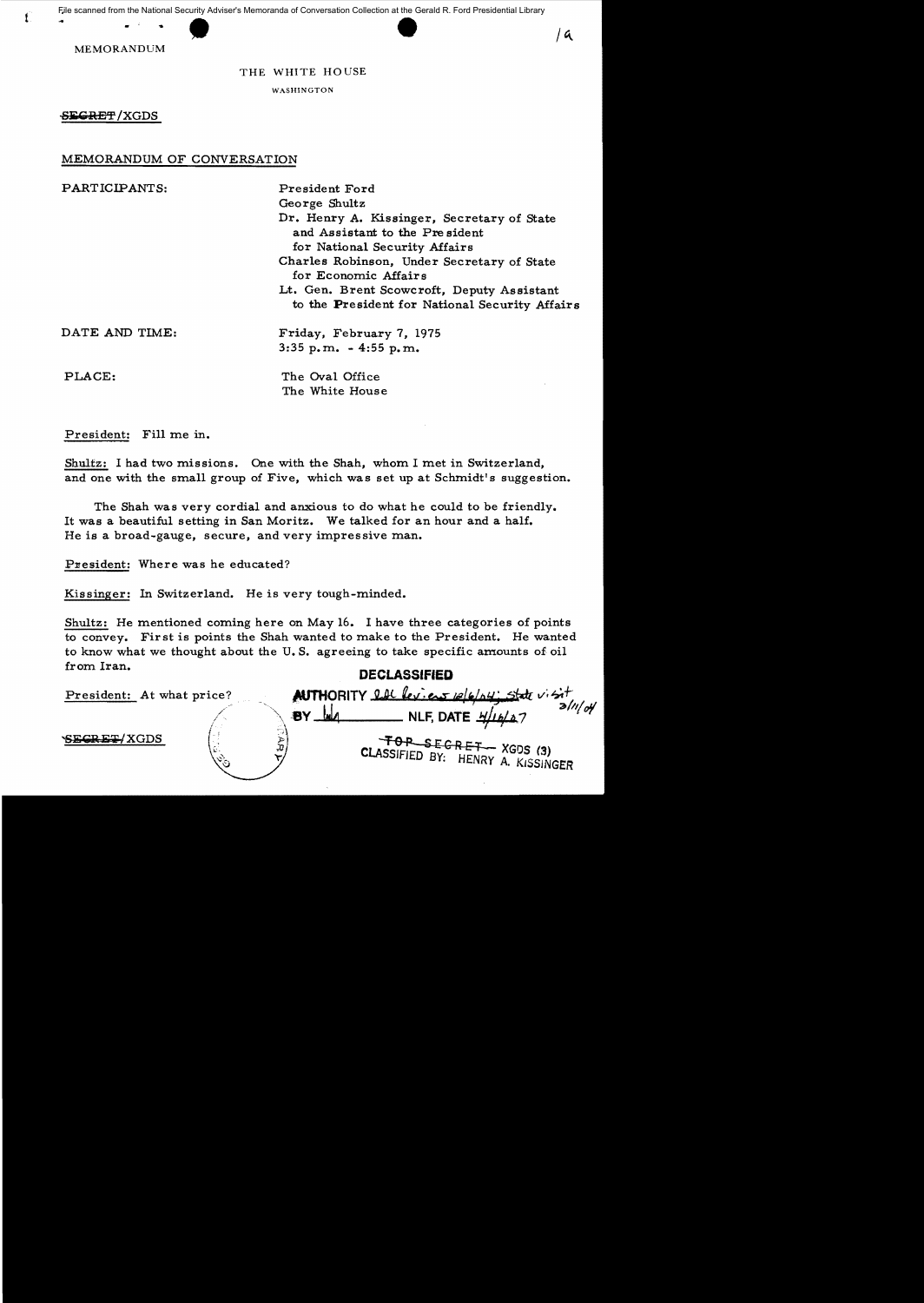## SE<del>CRET</del>/XGDS

..

Shultz: That wasn't discussed. But he said to me: "Why are you buying from Saudi Arabia when I haven't used oil as a weapon?"

-2

 $\mathcal{L}$ 

Separately I raised the Roosa plan. He said it was interesting but he wouldn't have any money to invest because his liftings were down by  $16\%$ .

Back in the early days of the Administration we recommended a fee system like you have put in. The Shah told me then he offered to fill our Salt Dome for \$1.00 a barrel.

Kissinger: That's an interesting proposition. A lower price over a long period would be a way of breaking the cartel.

Shultz: That was the first point.

**•** 

Secondly, he feels the U. S. should regard Iran as her country in the Middle East. It is important to the United States that Iran develops - Iran is a western country. He places great value on the Joint Commission. He is aiming at putting out 17 million tons of steel.

Third, he wanted to express his personal esteem for you and Secretary Kissinger. He regarded my visit as a symbol of your friendship.

Fourth, he is looking forward to his visit here in May.

Kissinger: We are looking to put together a  $$10$  billion program of investment with Iran. We'll have a preliminary agreement by March and have a signature during his visit. I agree: he is profoundly a friend of the United States. He is a cold-blooded realist. He needs the money and there is a level below which he won't cut the price. cold-blooded realist. He needs the money and there is a level below which

Shultz: He wanted to register these general points: First, the era of cheap energy is over. I told him the price could erode. He calls oil a noble resource, because of its many uses. He understood the implications of the fee system but had decided not to comment because it would have made it difficult for you.

Second, he said he hopes to develop nuclear energy for Iran.

Third, he said that inflation in the West is bad for everybody. He is pessimistic -- especially about Britain and Italy. He says the British don't want to work any more; if they did, they wouldn't have inflation. I told him there were different types of inflation. I said your program basically was -,----~.'."-. to fight inflation and you would stick to it. hawk;<br>|<br>|<br>|

Fourth, on OPEC. Iran is in the middle he says. Iraq is a hawk; Venezuela is in the middle. No one pays any attention to Yamani.

#### SECRET/XGDS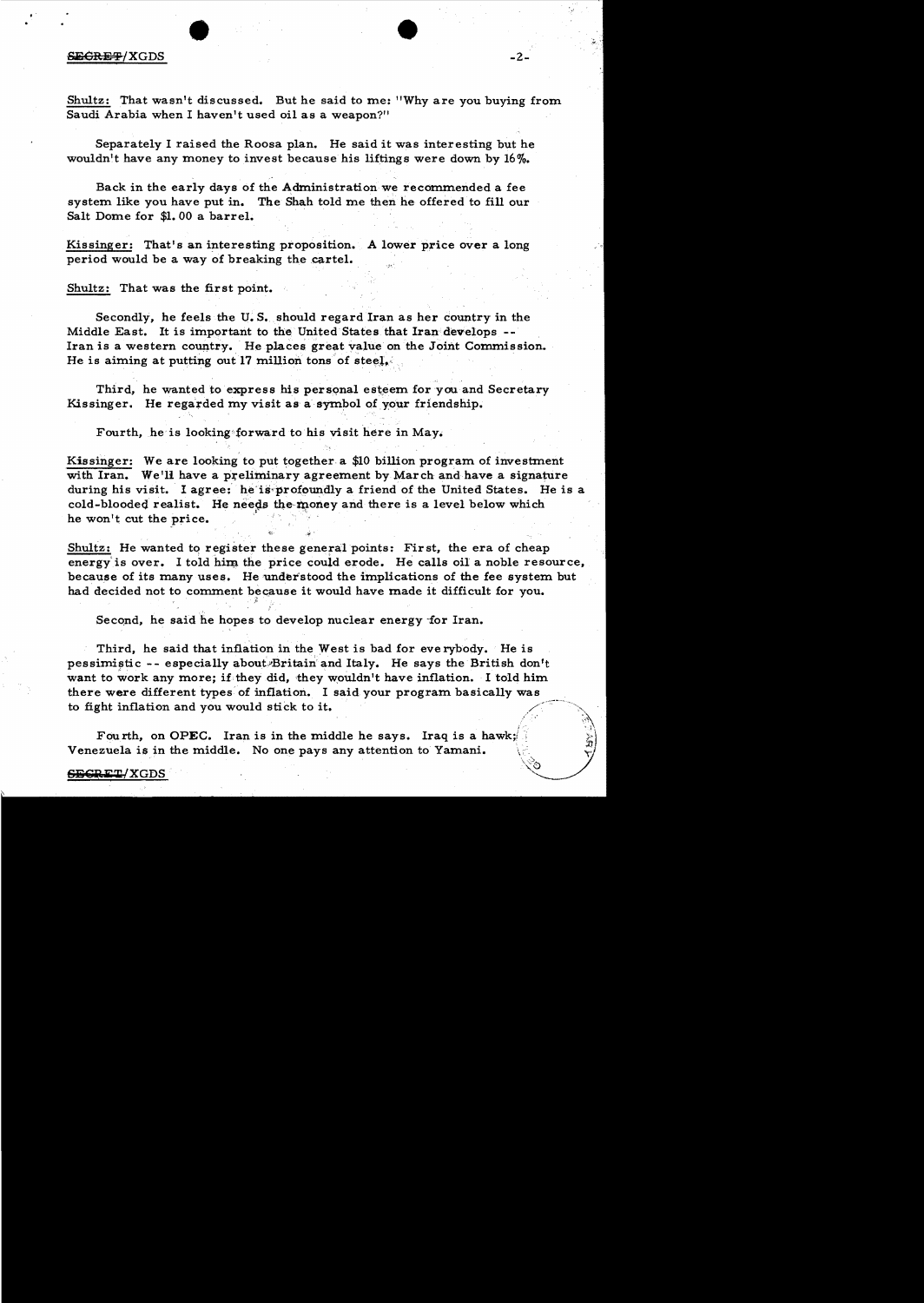## $\overline{\text{S}}$  because  $\overline{\text{S}}$  . The set of  $\overline{\text{S}}$  is the set of  $\overline{\text{S}}$  . Set of  $\overline{\text{S}}$  is the set of  $\overline{\text{S}}$  is the set of  $\overline{\text{S}}$  is the set of  $\overline{\text{S}}$  is the set of  $\overline{\text{S}}$  is the set of  $\overline{\text{S$

Indexing is one of his themes. He argued for it. I said there are technical problems with it. What is the base? What is the basket of goods you mea sure it against? How can you make it work for the variety of basic materials -- some of which had dropped badly?

Fifth, he noted that Iran had given a lot of aid  $-$ - about 7% of its GNP. That is a gigantic effort, which he won't be able to sustain.

I told him about the meeting in Germany. He made no comment at all. The British said the Shah had played a role in giving Schmidt the idea for the private group.

I tried to point out how much many of the basic materials had come down.

President: How old is he?

Robinson: 55.

 $\textcolor{red}{\mathbf{c}\mathbf{n}\mathbf{r}\mathbf{r}}$ /XGD

Kissinger: The Shah wouldn't let the Soviets make overflights over Iran during the October wa r. He is strong, and he is a friend.

President: How did he take ove r?

Kissinger: His father or grandfather, was a sergeant. He took over as a very young man and was kicked out by the leftist Mossadegh. Then Mossadegh was overthrown with CIA help, and the Shah put back on the throne.

He runs the country himself. He is a total autocrat, but a man with global vision.

He is convinced that we can't fight another Middle East war from our. base structures. So he is thinking of buying some 747 tankers to help us.

He is a good friend of the United States except on oil pressures. He can't afford to cut his oil production because he needs the income.

If we shifted some of our imports from Saudi Arabia to Iran, we could increase the pressure on Saudi Arabia.

President: How could we have an exclusive contract with Iran?

Shultz: If you have a fee system, you can discriminate among countries by adjusting the fees.

Kissinger: That is one of the drawbacks of quotas.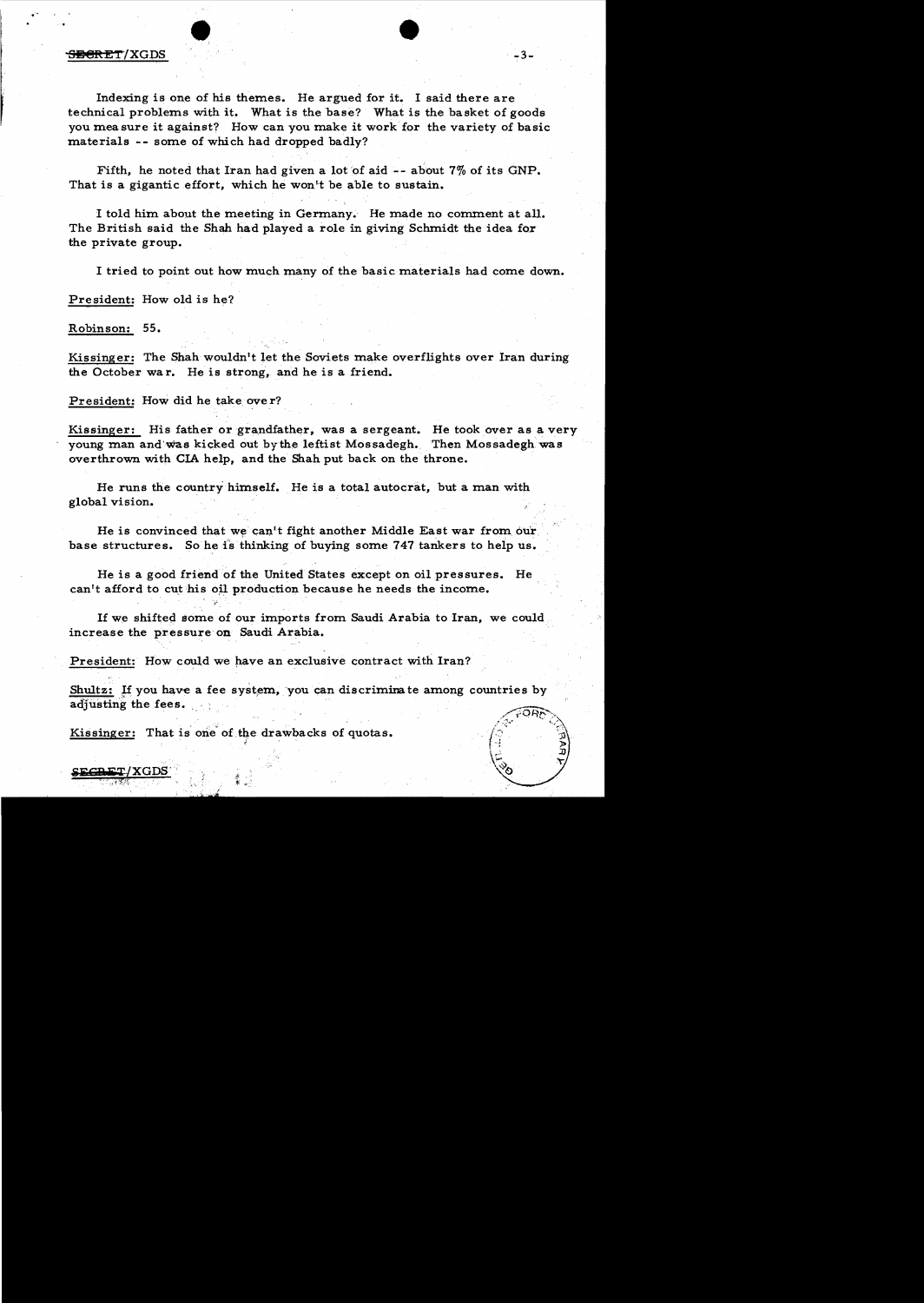### $\overline{\text{SEGRET}/\text{XGDS}}$  -4-

Shultz: Let me tell you about the German meeting. It was nicely arranged, in a castle at Kronberg.

There were five people. Wilfrid Goett, head of the Deutsche Bank, Raymond Barre of France. He's very flexible. Caulls of Britain; Komeiti of Japan. He said little, but he understood English and supported the conclusions.

This group -- as individuals -- fairly well agreed and agreed to report to our governments. I have a paper here which sums it up.  $\lceil \text{Tab } A \rceil$ 

We agreed, first, that if the consumer-producer meeting was not carefully prepared, with consumer discipline, it would be a disaster. We thought if there was a preparatory conference in March, it should be on basic housekeeping matters only. Barre agreed completely.

In terms of analysis, we had these conclusions: About the financial flow  $-$ the group thought it was self-limiting. The emergence of new supply in non-OPEC countries, imports into the producer countries, and conservation measures will limit the buildup of funds. of a total of about \$200 billion. That still leaves a major problem in the developing world and the weak industrial countries. A key issue is that these funds represent a form of world savings and they must be invested productively; Because OPEC will draw from these reserves, and if they are not invested properly, they will run out soon.

The price of oil is likely to erode. A buyers' market is returning. Bilateral deals now are an indication of price weakness.

There is still some danger. OPEC can raise prices, or cut off supplies; money can be shifted around.

We had trouble seeing how a constructive consumer-producer meeting can be arranged.

The lEA was endorsed. The Europeans are strong for the IMF. The \$25 billion plan was endorsed (after some discussion) and needed immediate implementation. It couldn't wait for legislative action. The group thought it could be done by a joint guarantee by the industrial countries and the money could be raised, perhaps without resort to legislative action.

All agreed that conservation is essential.

We discussed a floor price. The initial reaction was bad, but at the end, we felt that while the idea of a minimum price for OPEC oil was bad, for

SBGREP XGDS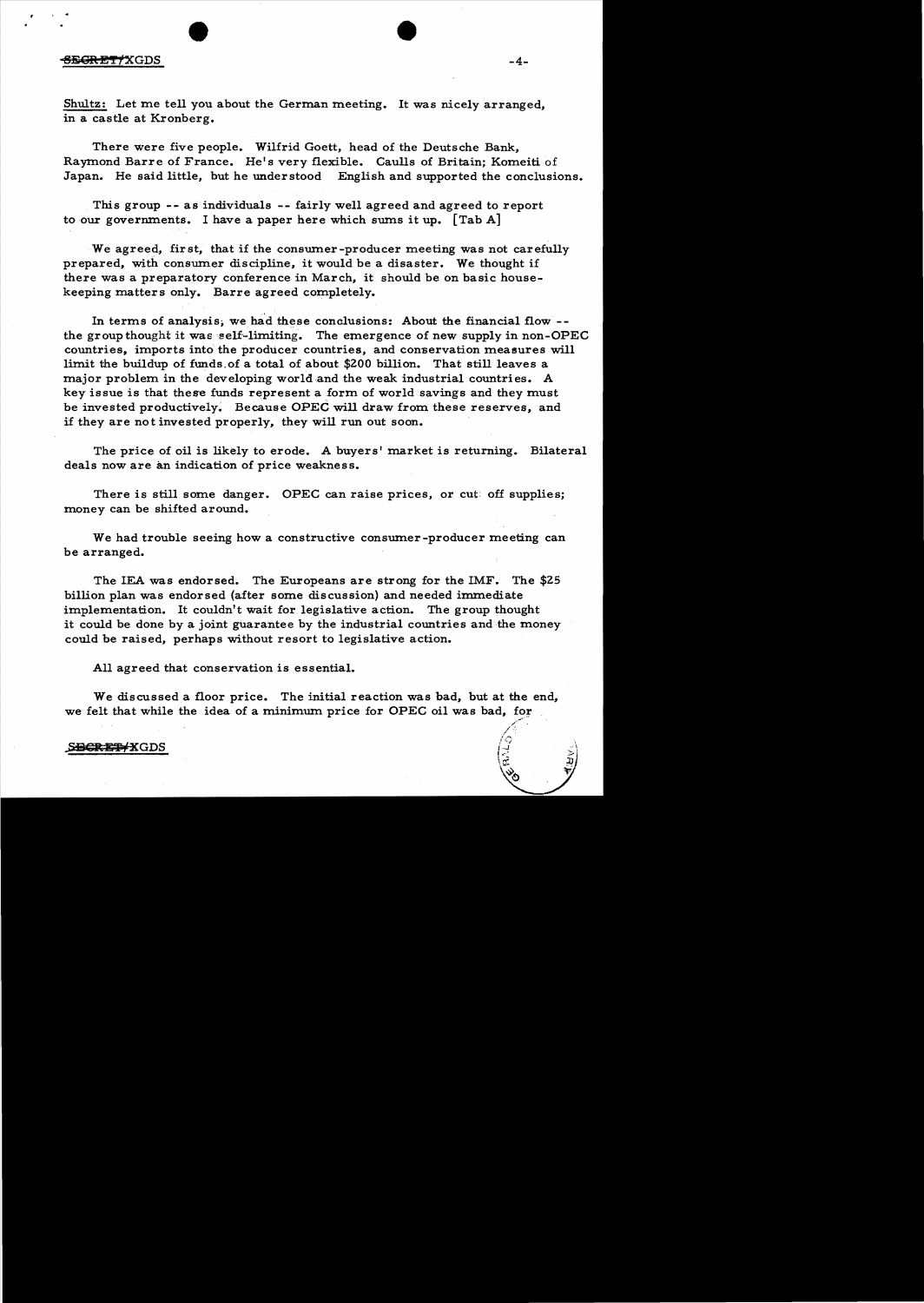### $-5-\epsilon$  -5:  $-5-\epsilon$

non-OPEC oil it was good -- to insure protection development of non-OPEC sources. We didn't really fill this idea out.

President: You mean like Mexico?

Kissinger: I think it is mostly to protect the alternative sources. I think the consumer-producer meeting will either be a front or a danger. We are trying to tie up as much as possible so we can tie the other consumers as tightly as possible. Only in this way can we control things. That is why the \$10 billion Iranian deal is attractive. Robinson is going to Algeria, too.

Shultz: They are already running a deficit.

Kissinger: If they play it straight, we can relate our bilateral deals to a multilateral arrangement. Otherwise, we would be naked before them.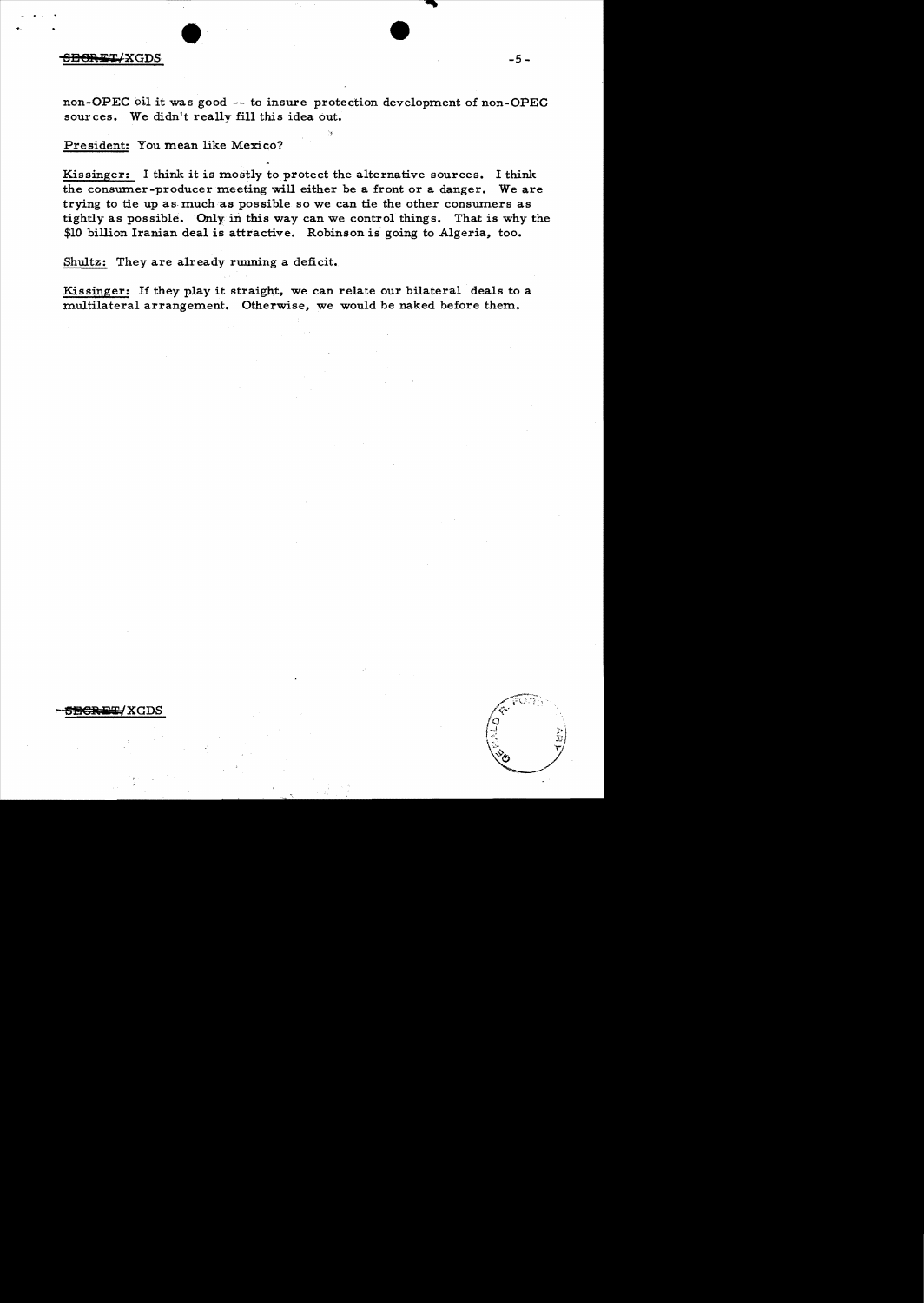# February 2-3, 1975 Kronberg, West Germany

The meeting took place in a lovely old castle, where we were served delicious food. The mood was informal, the group talked well with each other and frankness of communication developed. The Japanese delegate said almost nothing, although he speaks good English. He said at the end that he agreed with the points listed below.

We agreed to report to our principals the following points, which seem genuinely to reflect the views of the individuals present:

**1.** Analysis of the Problem

..

- a. Financial flows
	- bound to be large but, with continued responses in terms of OPEC imports, conservation, and supply encouragement, they seem to be self-limiting within manageable range in the overall
	- used the Morgan statement, which is similar to other private and government analyses
		- general view: it is somewhat optimistic but peak OPEC reserves on order of \$200-250 b. by turn of decade, give or take a year or two

 $\frac{1}{2}$ 

۱b

) hu Hz Report

- still leaves problems of
	- weak industrialized
	- developing
	- huge and continuing transfer of real resources
	- long-term investment in genuine and productive capital formation
- b. Price of Oil

128. Steller as 3/11/04

- likelihood is for erosion: higgling of the market has now turned from  $luring up to coming down - a development that$ will be encouraged by further conservation and by additional and non-OPEC resources
- it was reported that several members of OPEC are forcing the price under the table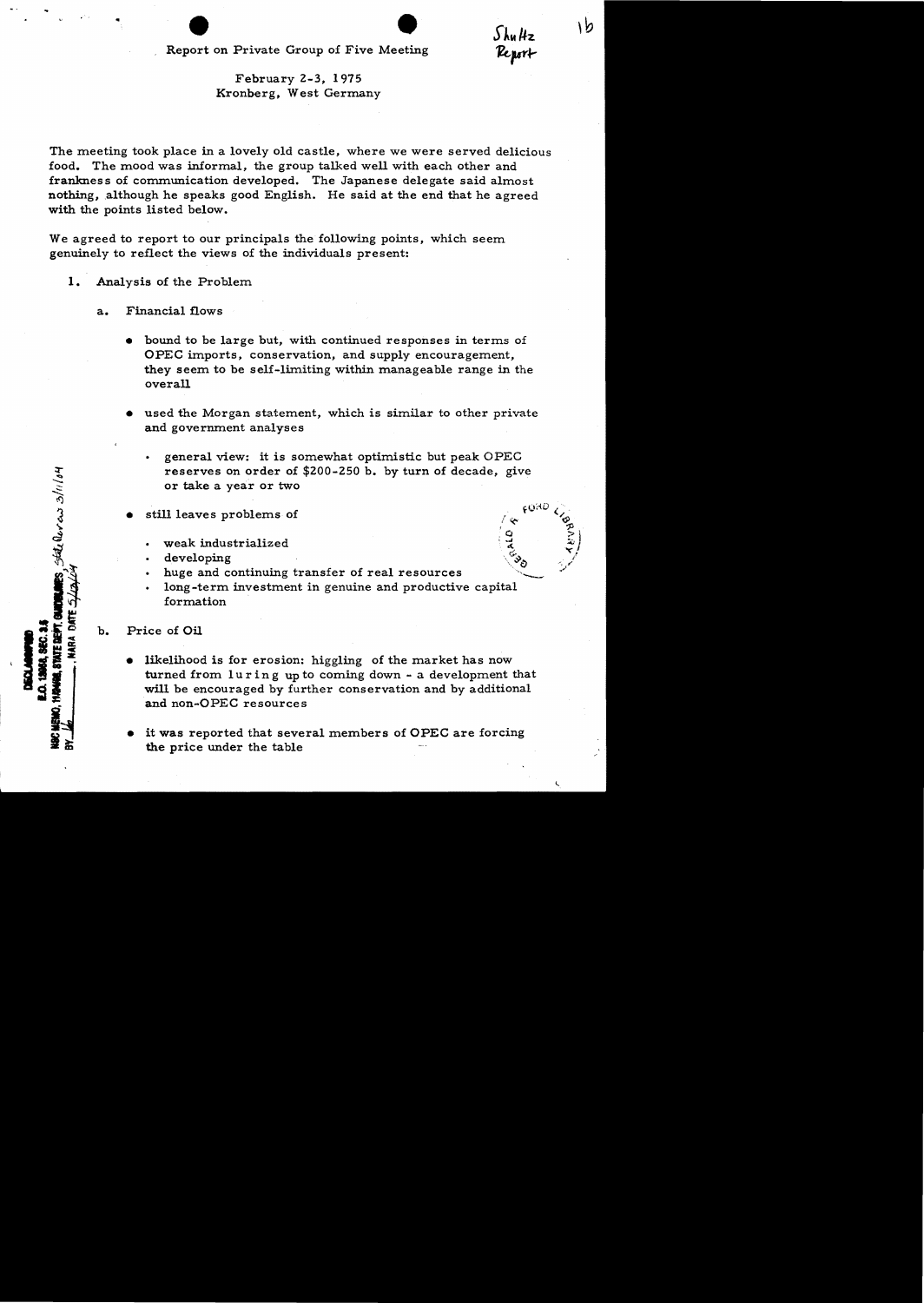c. Still much potential for short term damage by:

- cutoffs
- raising price
- moving money
- difficulty for industrial world

They are all destructive to OPEC in the long run.

- Z. Necessary steps for Consensus
	- a. IEA should continue to develop and be strengthened. (Barre agreed to tell Giscard that France should join but said that it could not do more than associate through OECD.)
	- b. Endorsed IMF facility and noted that it can be developed further if needed
	- c. Endorsed Kissinger-Simon plan essential in strategy that it be funded by consumers and that it be a real presence in existence, but:
		- should be regarded as safety net when other measures fail
		- reality and speed mean submission to legislatures is slow and uncertain, bilateral guarantees questionable in case of potential borrowers; therefore joint guarantee most promising approach
	- d. Conservation is central, though the group could only call attention to importance of:
		- price
		- $g$ outs  $q$ oals
		- regulations and incentives
	- e. Ensuring long-term security of supply
		- minimum price for non-OPEC oil is an idea that deserves exploration but we would rule out guaranteeing a price to OPEC

e<sup>rit</sup>ika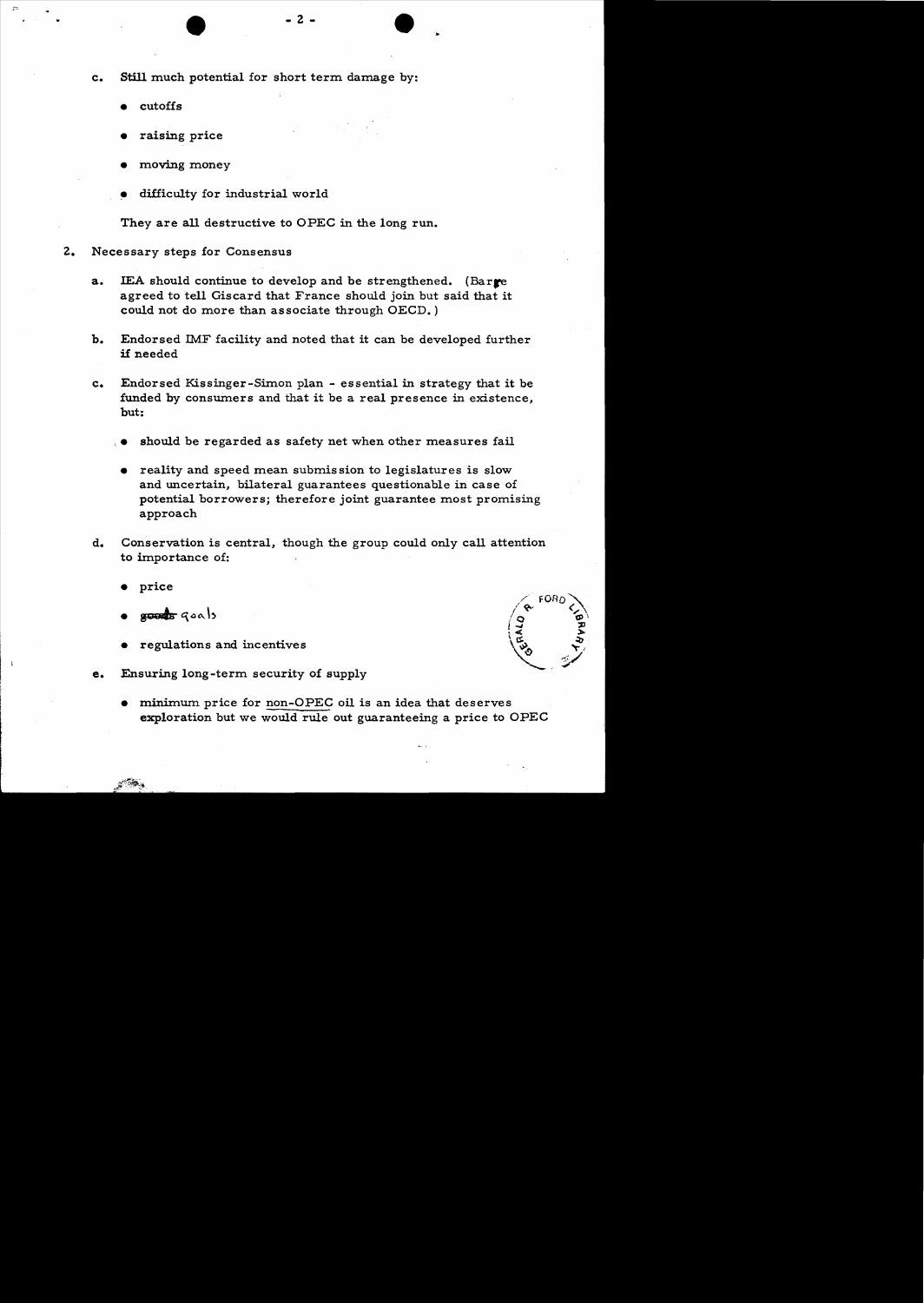- guarantees to particular investments
- storage capacity
- surge capacity

 $\epsilon$ 

- r&d on new sources
- importance of particular countries not setting back development of our resources, especially Britain and U. S.
- 3. Content and Structure of Consumer-Producer Meeting
	- a. Note that it could be a disaster if not carefully prepared March
		- **INTERNATE TO EXAMPLE 1999 INTERNATE TO EXAMPLE 1 interest to early for preparatory conference, but if it must be** held, co nfine discus sion to housekeeping items
		- better not to have it if impossible to put in constructive view.
		- better to take time necessary to properly get ready
	- b. Assume governments can get "2" in place
	- c. Indexation in any form is a trap and we should not agree on this under any circumstances
	- d. This point plus feeling that oil price is going to erode had us to conclude that oil price should not be the center of discussion
	- e. Possible focus on joint development needs and problems
		- feasibility of their plans
		- $\bullet$  technical resources of West
		- long-term investment vehicles, including:
			- triangular arrangements, as with Ex-Im.

c.shich are

 $_{\rm F}$ or $\omega$ 

• Roosa type arrangements, with one being spontaneously developed<sup>2</sup> by the market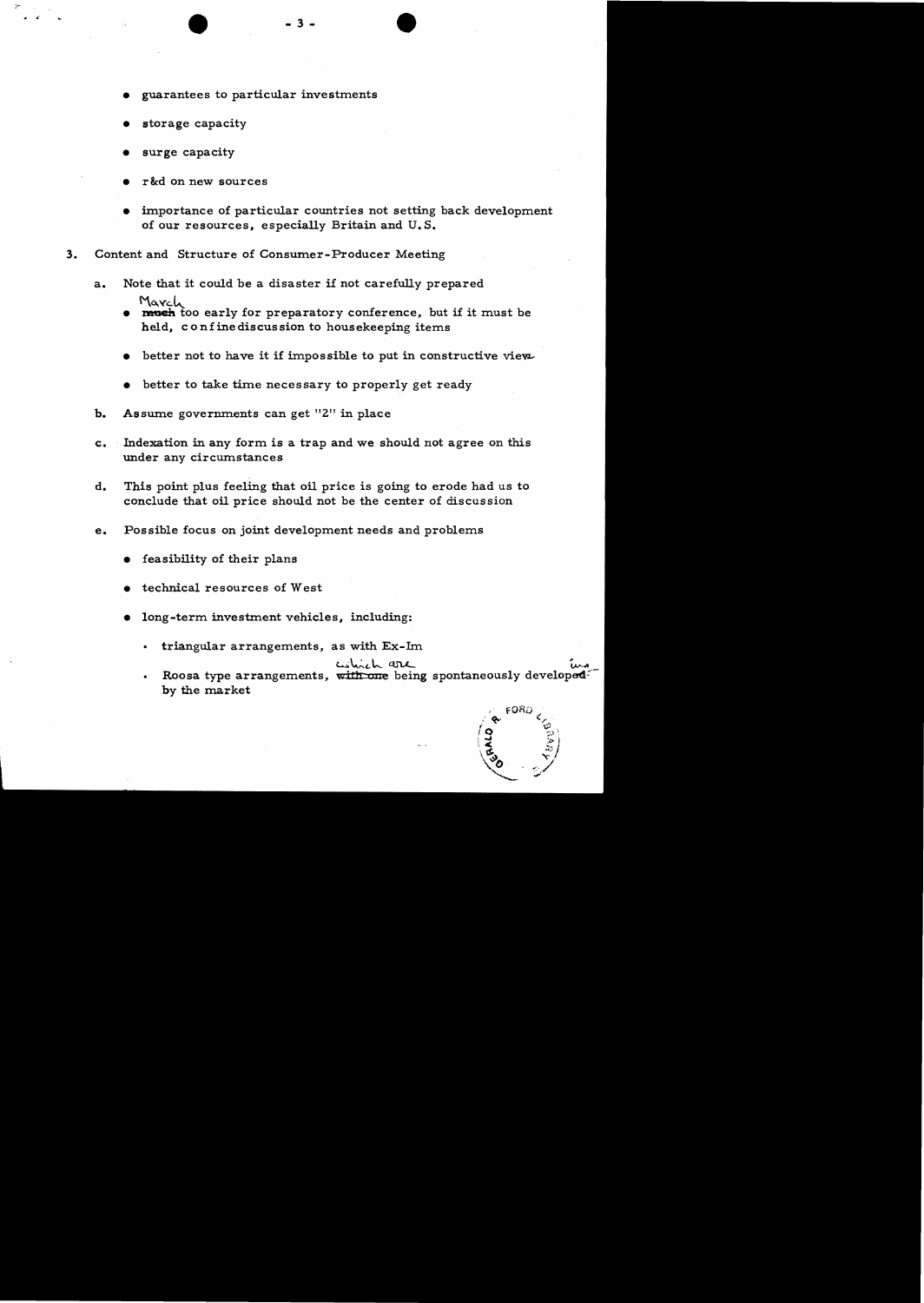- must face up to issues of:
	- coordination with host country
	- coordination with host company
	- plan for withdrawal of funds
	- control of short-term movements of money

# Role of this Group

- a. Usefulness should be judged by governments on step by step or meeting by meeting basis
- b. Possible additional meeting of the "5" after report to governments to concentrate on plan for private consumer-producer meeting
- c. Possible consumer-producer meeting
	- 'If it seems worthwhile it
	- its suitable counterparts can be found

 $6080$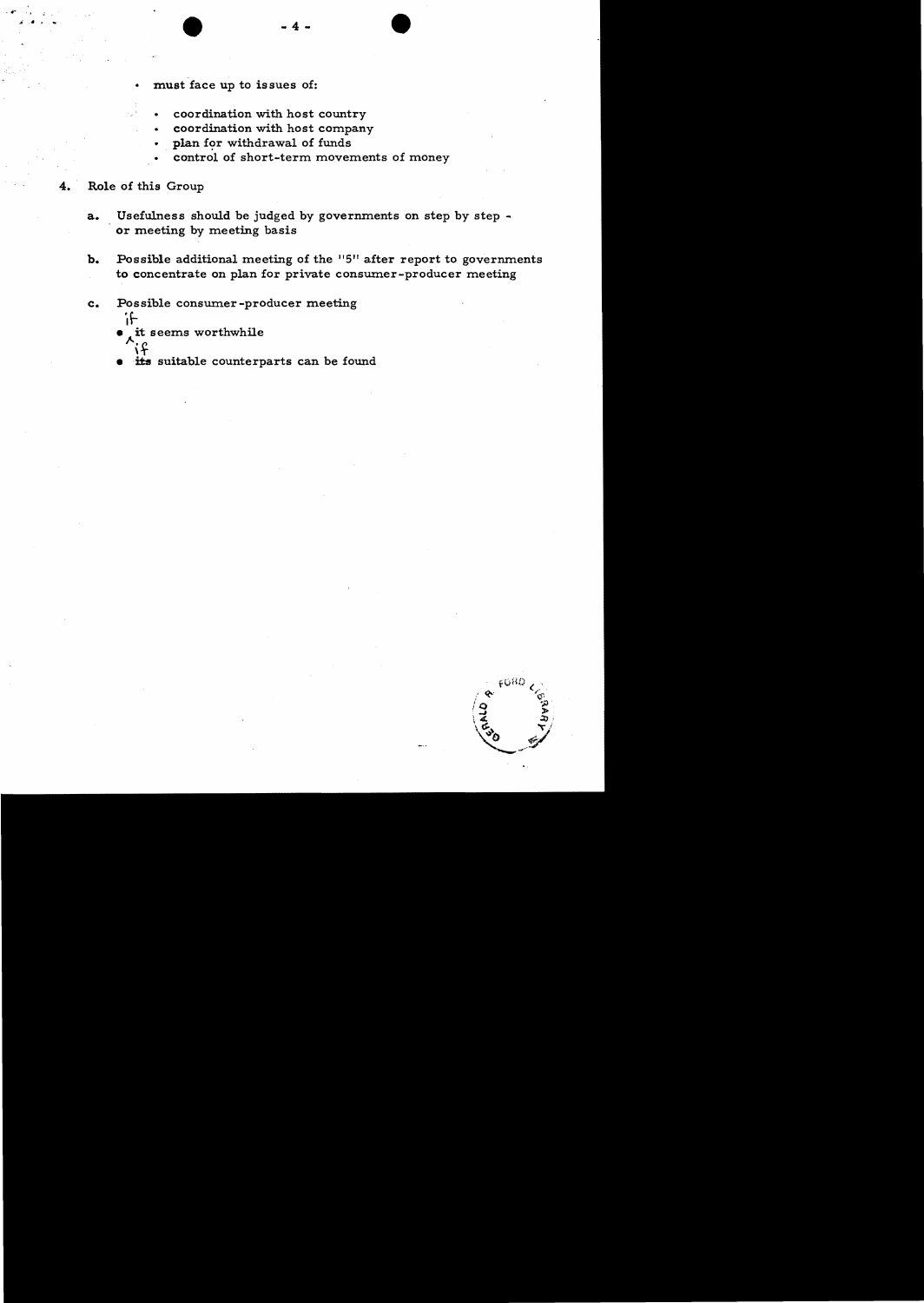P/Shuttz/R/ Robinson That can assain  $7 + 267$ (Somald Call P Fill me in<br>S Jhal 2 min : One w/ fact + 1 w/ c mall<br>group of S (schutt) , + 1. 1. t de cul 2 T Shal very cerdial carpine to de vent le cours toutes Where have tet de la monde de la monde de la monde de la monde de la monde de la monde de la monde de la monde Where - howartet He montived criming have on hug /6 3 categories -(upconto black to Pres. How dent US aquingto take specificants gail pour Jan Pire? S 201 du consider But said why you by going from SA Symathy Icarried Rosson plum. Said interesting but la considéré huire en service touse de la poise Bbcchin ent dans flumin un cummulation explice the you have portion. Show told me there Le offert to fillom Solt dans fat / burnel. lang period unitéra vous of braking a contre. S That was st part. (2) He gests US sended regard 2m as her county in ME. Ingestow to US that I am dlops - Sem is Western country. Places great value on It Coussi He is parti 08/2 mil tough setted. (3) Wanted to yours extrem for you ok. He upondel AUTHORITY Res RAC Livien 12/6/04, State visit 3/11/04

BY  $\mu$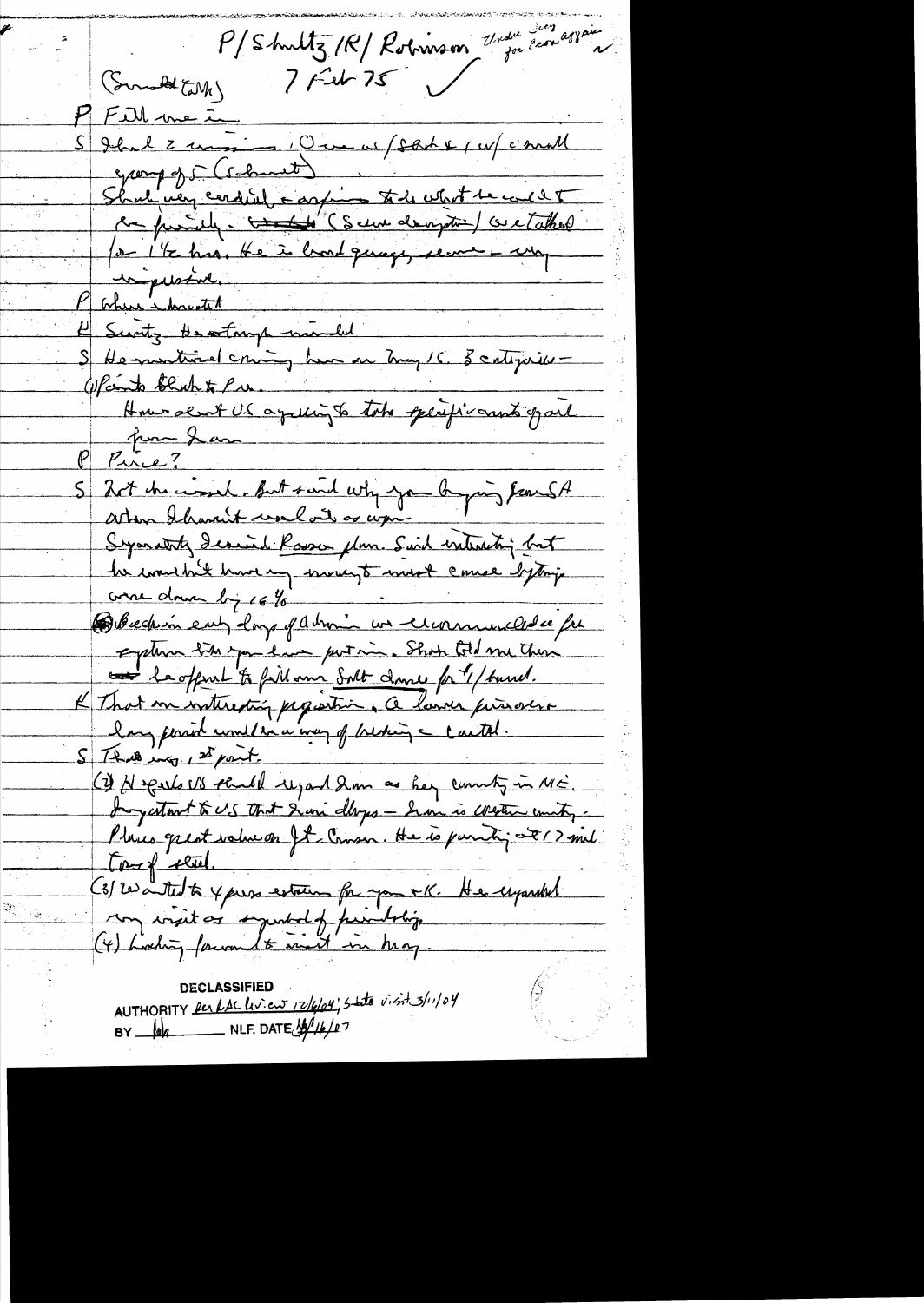Holenste Shutty to deriver for Shack

K We having to put together a rolled propony months co/ hum. Pretion by prescha dynative change and He is ferformedly a find of no. He is a will blooked restait. He weide comment aux ind behave which (1) Europ the op enough to over a told him price could Mode, He calls art à with reserve (may uses) Demohastral implication of a few septem but had Decetel wit to comment humse it would have . male dy fr fame (2) Hyer & doing when energy perfections. (3) Supertin in verst is bet for de (te presencestre expolant But & Stelz. He top fit down't want to circle on more - of they did try wouldn't have enplation. I tout breather une dip type of conflations devid your prop trained was to pryst (4) Opec. In an is in middle. Ing hawk, King wh in middle. No one pays any attention & Yamuses. Jerlexing. We argued for it! Droil Cent piris - certait is losse, what a broket, human montant court for a variety fasic mathias - some of white had chopped bouldy. (5) A - artit d'un hat juin a let of aid - about 1 % of East That is gigantie mor yout- which I toll him fanty in annung. He made no Comment d'all. Bits suid Strah had played a robe<br>son griving Schmoidt a rober for private gang.<br>It trial to point out hom much uner basic unateriale hord comedums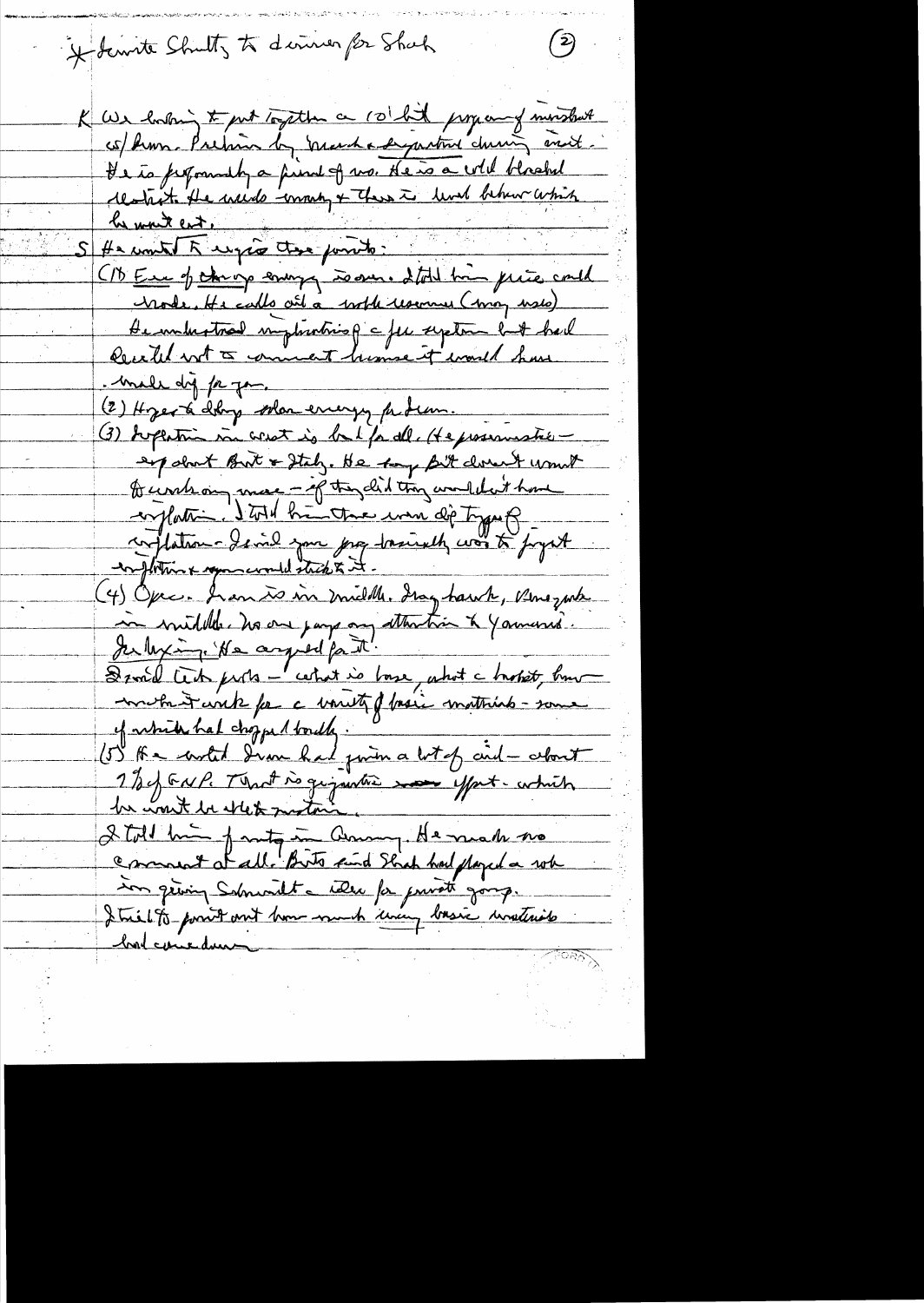P Harvard is the Retrieus 55. K (Shah & SU floppte damin Oct une) K Facture Grandfortun vos a sqt. (December Unossaderforment ar/globalension. He immerciel en emit fight assorter matté some 247 Tumbers to helps. He pour fusion of us except on ant presences.<br>Hacant oppert a cent with production because he surele c mérine. If in moved some 11 pour 5A & June, merourd Y Auw would en trouve en exclusive contrast et son common constru das adjustinge fus. K That is one of domitories of practices S Me German mily was mich arranged ( wont ) Temor more 5 pigel : De ceptent des Cont-Hours<br>Decetarie Bonk; Barba - Fr. Ker / With understowed, This page - a widedles - funity will agreed a apertit want to sure good. (1) If c = p write work confulty prepared = cu/ commence pur car in hunch it should be brain house beggeing woultre only. Barre agreed completely. the tension analyses : forwarding flave - c quoy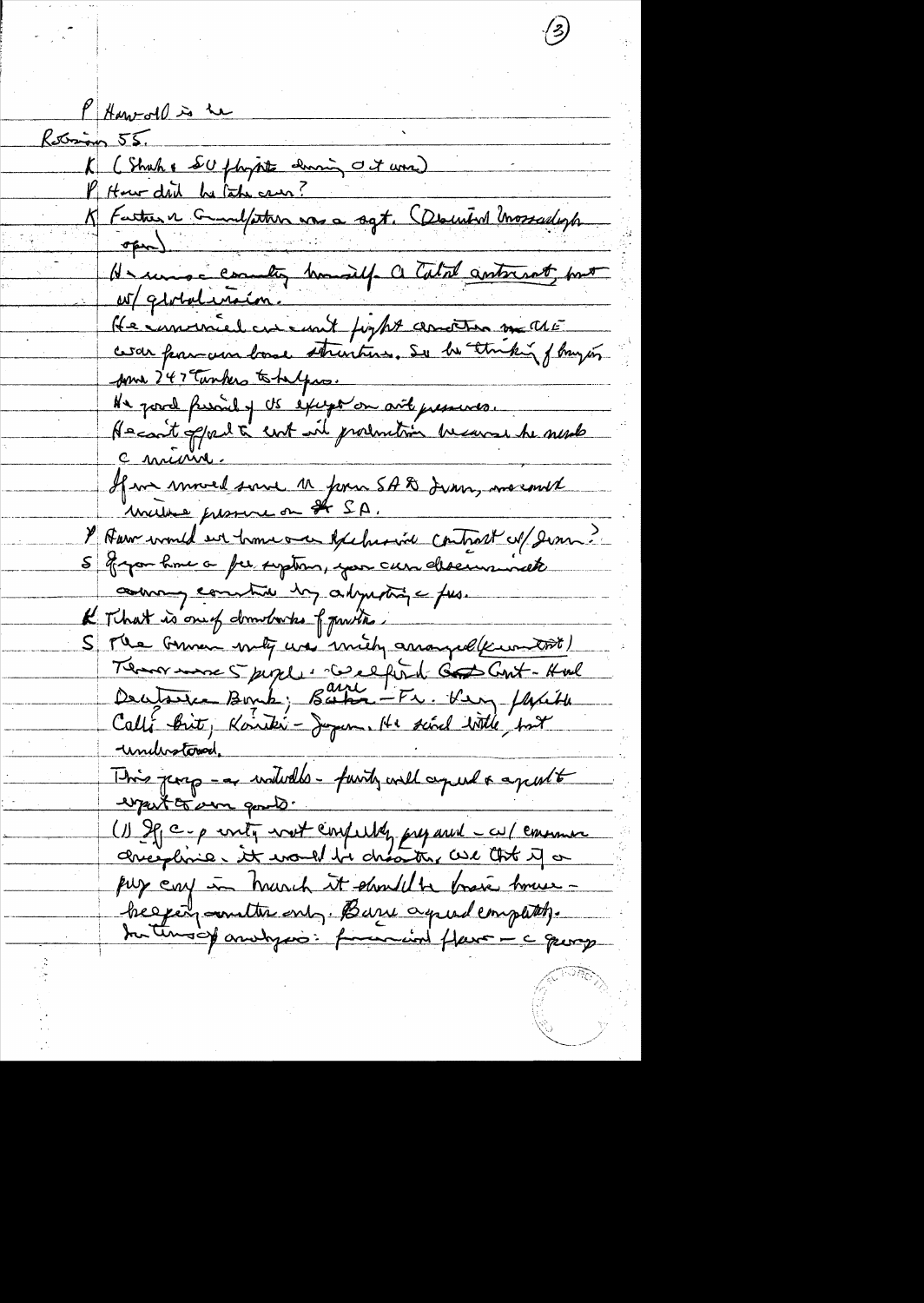Chr M was self tranting. Enseigne of myself c broulding of friends content of colorent 200 bil. That still leaves image pot in clipping could a create introduce countries Q hui toxe to chit cant tras punto respondent a formand would surving - + they must bi invistré produition - Accourse Opte with dome-<br>from these Marines + if with installed propreh, thoughted <u>mnantson.</u> Prince of ont in how to use a banque machetie weakness. Thearts danger Open un raise près, mont can be shifted around We had traible suring home constantive 1- ponty can be arranged. IEA endersed, Enna thoy for IMF, 25 til plan endersuckopte toucdacision) + weeks maned implementation. Concl 44 want par legio action. The gay that a joint guarantee by a unhist. conviture a wroting autil be raised perhaps up went A lega ation all aprece conservation useration We descense flor de peixe. Embert centre tras had, but it und the famine point for Jeepose protection of un open sommes). We chilove unly fill this You man Was Myrico I think it worth to pertet the alt sources. Jetrih c c.p mit is inthes a feast a danger.<br>We are trying to the spoo much conformit he